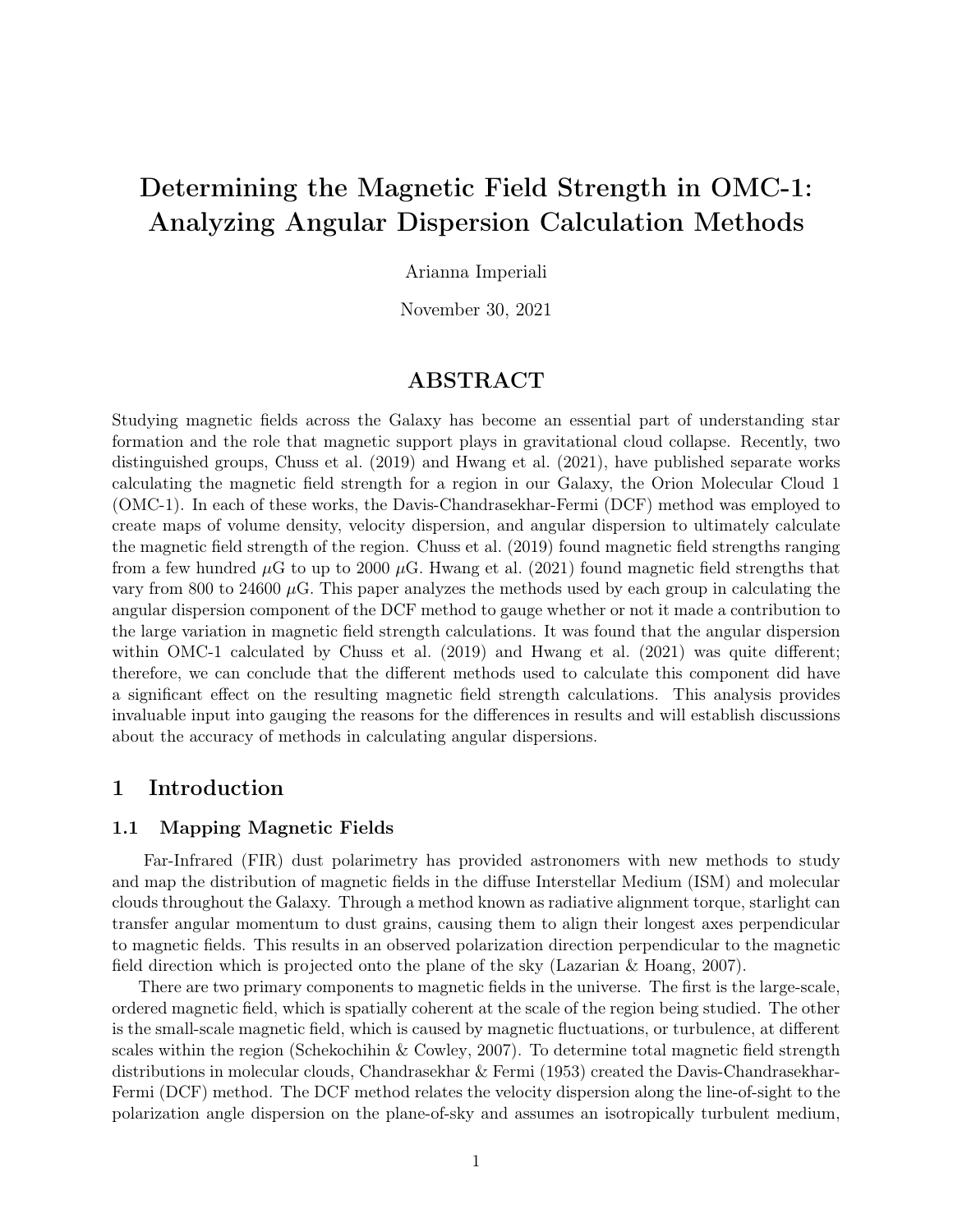whose turbulent and magnetic energy components are in equipartition (Heitsch, 2005). Hildebrand et al. (2009) and Houde et al. (2009) developed upon the DCF method to determine the dispersion of magnetic field vectors in molecular clouds due to turbulence. The distortion of magnetic field lines by turbulence is reflected into the dispersion of the polarization angles of the observed light reflected off the dust grains (Hildebrand et al., 2009). Hildebrand et al. (2009) and Houde et al. (2009) equate the kinetic energy from the turbulence to the dispersion of magnetic field polarization vectors, as seen through the dust grain alignment, to estimate the magnetic field strength. The magnetic field strength can be determined through means of the DCF method by utilizing Equation 1, which relates the magnetic field strength, B, to the volume density of the gas in the cloud,  $\rho$ , velocity dispersion of the gas coupled to the magnetic field,  $\sigma_v$ , and angular dispersion of magnetic field vectors,  $\sigma_{\phi}$  (Chandrasekhar & Fermi, 1953):

$$
B^2 = 4\pi \rho \frac{\sigma_v^2}{\sigma_\phi^2}.\tag{1}
$$

The Orion Molecular Cloud (OMC) is the closest sight of massive star formation,  $\sim$  390 pc away (Kounkel et al., 2017). Recently, two different groups, Chuss et al. (2019) and Hwang et al. (2021), obtained observations of a region in this cloud complex, OMC-1, which contains molecular gas and dust in the form of a ridge oriented roughly North-South (Guerra et al., 2021). On the West side of OMC-1, there is the BN object (a massive young stellar object) surrounded by the KL nebula (molecular gas and dust surrounding massive stars) (Becklin & Neugebauer, 1967; Kleinmann & Low, 1967) (to be referred to as the BNKL object throughout the rest of this paper). Southeast in the region is the Orion Bar, which bounds the HII region created by stars in the Trapezium Cluster and contains a photon-dominated region at the boundary between the HII region and molecular material (Chuss et al., 2019). The radiation emitted from these objects in OMC-1 affects dust grain alignment throughout the region (Lazarian & Hoang, 2007). Figure 1 depicts these three regions in OMC-1, as shown in Guerra et al. (2021).

The objective of using dust polarimetry to map magnetic fields in OMC-1 is to better understand the relationship between the star formation process and gravitational collapse. Magnetic turbulence in molecular clouds regulates star forming activity in the ISM (Guerra et al., 2021). Astronomers who have previously mapped OMC-1 (e.g. Schleuning, 1998; Vallee & Bastien, 1999; Houde et al., 2004; Ward-Thompson et al., 2017) have found that the magnetic field in OMC-1 exhibits a pinch in the orthogonal direction to make an hourglass shape, which has been interpreted to indicate that the star formation in the OMC-1 region is magnetically regulated. Across magnetic field lines, gravitational collapse compresses the field lines to create regions of enhanced field strength; however, gravitational collapse can also be slowed by magnetic pressure (Guerra et al., 2021). Therefore, gauging whether a cloud will collapse depends on the relationship between mass and magnetic flux in the region.

#### 1.2 Comparison of Magnetic Field Strength Calculation Methods

Chuss et al. (2019) obtained photometry and polarimetry for the OMC-1 region using the High-resolution Airborne Wideband Camera (HAWC+) on board the Stratospheric Observatory for Infrared Astronomy (SOFIA) (Harper et al., 2018). Measurements were taken at four different wavelengths in the FIR of 53, 89, 154, and 214  $\mu$ m. Chuss et al. (2019) combined these observations with photometry, also obtained by HAWC+, within millimeter regimes to produce Spectral Energy Distributions (SEDs). They utilized these data to develop distribution maps, over the entirety of OMC-1, corresponding to each of the components in Equation 1.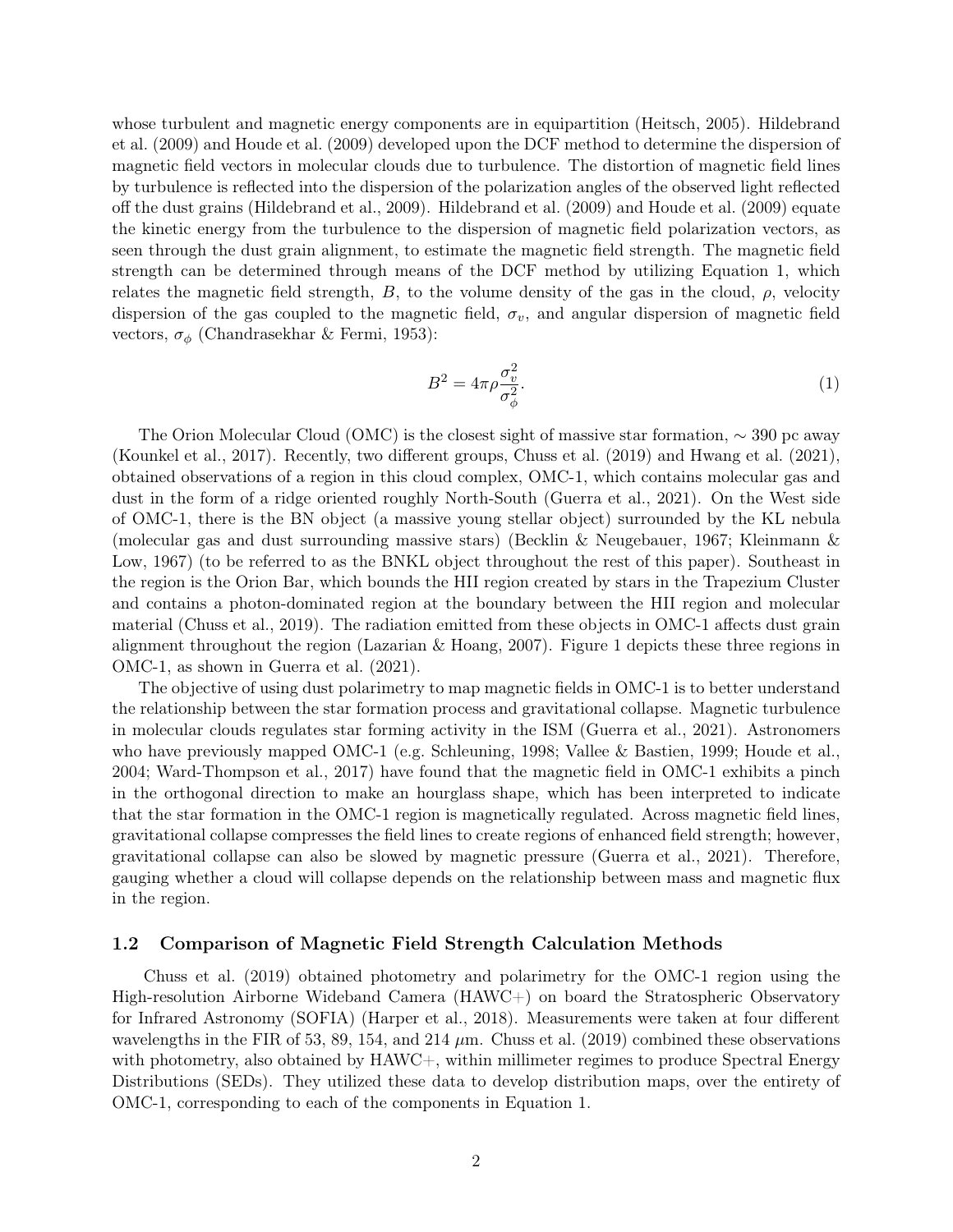

Figure 1: Three regions of OMC-1 are indicated by a black outline (BNKL), a red outline (HII region), and a blue outline (Orion Bar) Guerra et al. (2021).

They first obtained a volume density map of molecular hydrogen by fitting the SEDs of infrared emission from OMC-1 in the range of 53  $\mu$ m to 35 mm. They created a velocity dispersion map through the emission line spectra of the molecular tracer NH3. NH<sup>3</sup> has been used as a probe of dense clouds, and the particular emission line transition  $(1,1)$ , as described in Friesen et al.  $(2017)$ , is highly correlated with dust column density. See Chuss et al. (2019) for a discussion of details about the velocity dispersion and volume density calculation methods. In order to map the angular dispersion distribution, they applied a function to describe the dispersion of magnetic field vectors to the polarimetry data at each wavelength measurement at each pixel. See Chuss et al. (2019) and Guerra et al. (2021) for a discussion of details about this function and how it was employed. The maps of each component of Equation 1 were combined to produce maps of the magnetic field strength distribution along the plane-of-sky B at each wavelength. B values range from  $\sim$ 100 µG to  $\sim$  2000 µG. The largest field strengths are consistently observed around and South of the BNKL object while weaker field strengths are observed in the Bar region.

Hwang et al. (2021) obtained polarimetry and total intensity observations of OMC-1 with the POL-2 polarimeter on the Submillimetre Common-User Bolometer Array 2 (SCUBA-2) camera at 450 and 850  $\mu$ m (Friberg et al., 2016). This observation was a part of the James Clerk Maxwell Telescope (JCMT) program, B-fields in STar-forming Region Observations (BISTRO). They also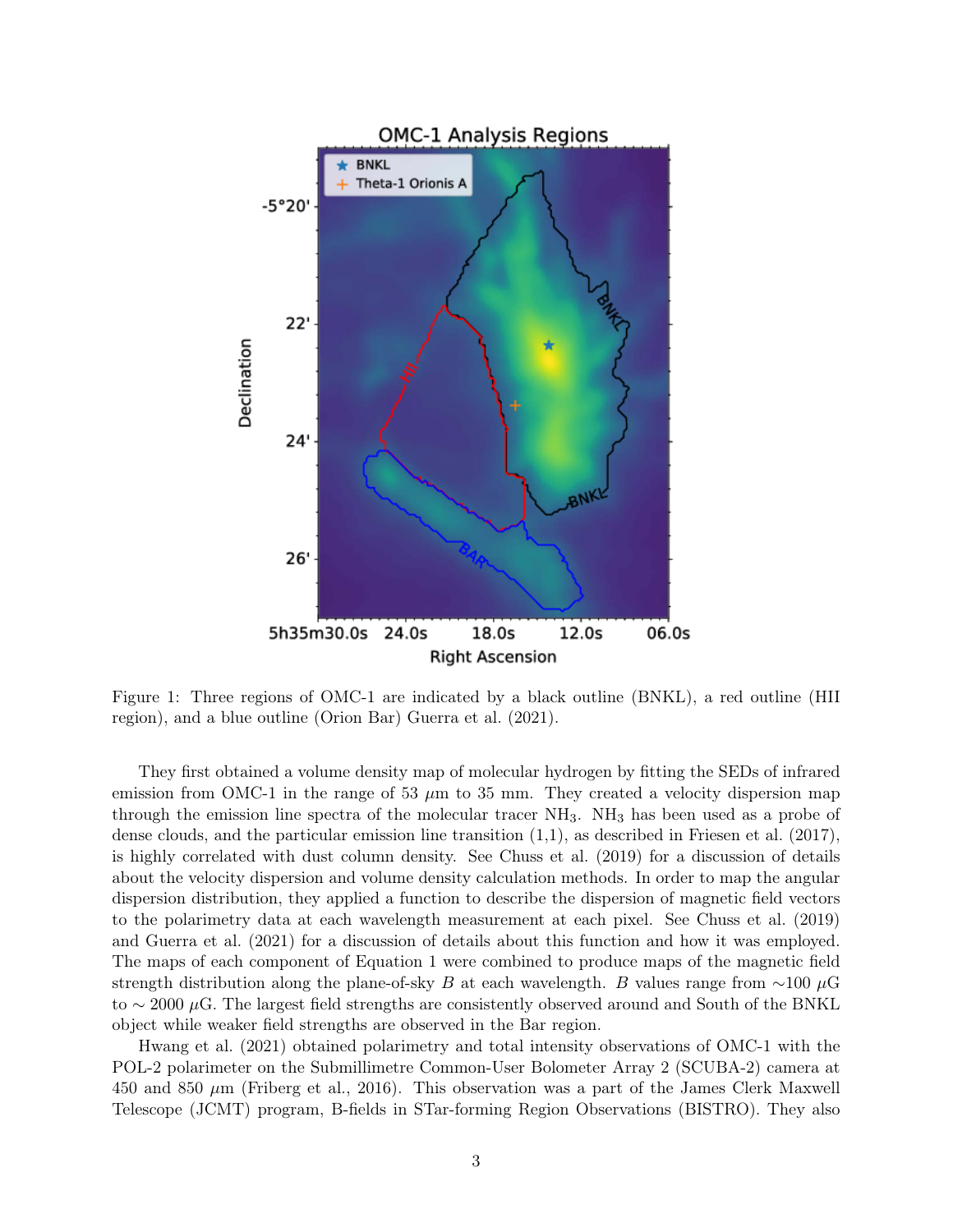used the Heterodyne Array Receiver Program (HARP) spectrometer to obtain the profiles of the C <sup>18</sup>O spectral lines. Because the observations from Hwang et al. (2021) are not utilized in the methodology for this study, this is the extent to which they will be discussed. See Hwang et al. (2021) for additional details about the SCUBA-2 observations taken. Hwang et al. (2021) estimated the volume density of molecular hydrogen from the continuum observations at 450 and 850  $\mu$ m. They used the  $C^{18}O$  spectral line profiles from HARP to measure the velocity dispersion. To find the angular dispersion, they utilized a method, first developed by Pattle et al. (2017), analogous to the common image smoothing technique 'unsharp masking.' Since in molecular clouds there are two main components to the measured magnetic field dispersion, it is difficult to determine the local magnetic field dispersion directly from polarization observations (Hwang et al., 2021). Therefore, in order to measure the large-scale field geometry, Pattle et al. (2017) estimated the mean field orientation in a small moving  $5" \times 5"$  box throughout the image. By moving the box and estimating over the entire region, it was possible to trace the large-scale magnetic field, and consequently, create a map of the small scale, turbulent magnetic field component. Finally, they estimated the angular dispersion of magnetic field lines by calculating the root-mean-square of the angle differences in this resulting map. A more detailed description of the 'unsharp masking' technique is provided in Section 3 as it is performed in this study. Pattle et al. (2017) found good agreement between this moving box average and the true field direction using Monte Carlo simulations. The three components of the DCF method were then used to compose a map of the magnetic field strength distribution in the region. They estimated a range of B values from 800 to 26400  $\mu$ G at both 450 and 850 µm. The strongest field strength is observed to be in the region between the BNKL object and the Southern part of OMC-1.

It is important to understand why there is such a large discrepancy between the results of Chuss et al. (2019) and Hwang et al. (2021) so that the study of the magnetic fields in OMC-1 can be utilized for further projects regarding molecular cloud collapse and star formation. This paper will analyze the investigations completed by these two groups to figure out if the means by which Hwang et al. (2021) and Chuss et al. (2019) calculated the angular dispersion component of the DCF method had a substantial effect on the magnetic field strength results. The analysis presented incorporates the results of the HAWC+ data obtained by Chuss et al. (2019) used in the angular dispersion calculation method from Hwang et al. (2021), combined with the velocity dispersion and volume density calculations from Chuss et al. (2019), to produce magnetic field strength values. Section 2 reviews the HAWC+/SOFIA observations used in this work. Section 3 describes the implementation of the 'unsharp masking' technique along with the calculation of the magnetic field strengths in each wavelength. A discussion of the results, implications, and future work are presented in Section 4. Lastly, final conclusions are described in Section 5.

## 2 Observations

Chuss et al. (2019) obtained photometry and polarimetry data of the OMC-1 region in December 2016 on Stratospheric Observatory for Infrared Astronomy (SOFIA) using the High-resolution Airborne Wideband Camera (HAWC+) (Harper et al., 2018) at wavelengths of 53, 89, 154, and 214  $\mu$ m. They obtained additional polarimetry data in October-November 2017 and September 2018. The observing time per band ranged from 9 minutes for 53  $\mu$ m to 2 minutes at 214  $\mu$ m. Chuss et al. (2019) reduced the photometry data using CRUSH V2.4.2ALPHA1. Because of the relatively small fractional bandwidth of the filters, they made no color corrections to the data. They adopted a 15% calibration uncertainty for the 53, 89, and 154  $\mu$ m bands and 20% for the 214  $\mu$ m band based on the variance of HAWC+ measurements. The polarimetry data consists of maps of the Stokes I,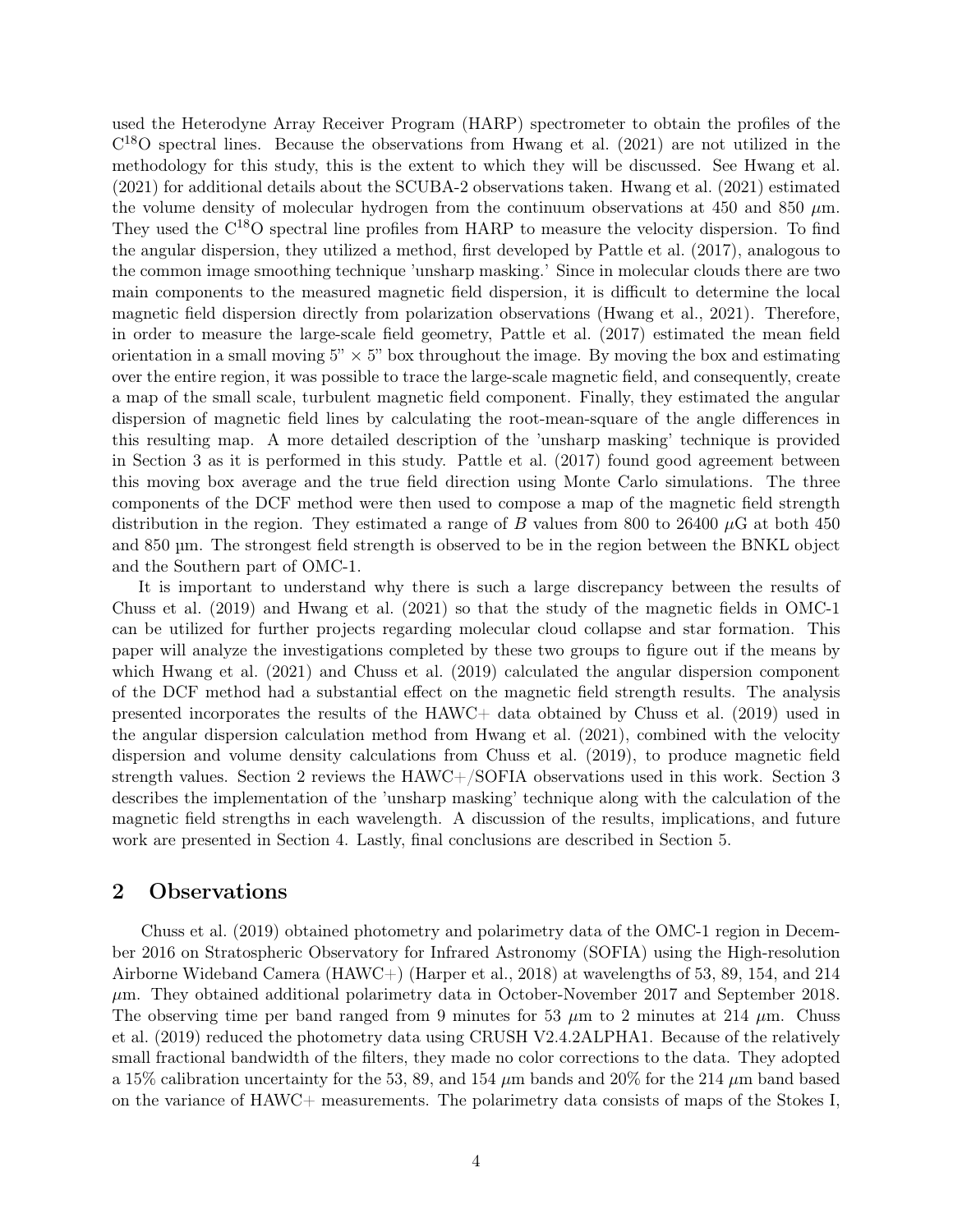Q, and U parameters and their associated uncertainties for far-infrared (FIR) continuum emission. Polarized light is represented by these parameters where I is indicative of intensity and U and Q are indicative of polarization angle (Sto, 2021). The wavelengths of 53, 89, 154, and 214  $\mu$ m were observed with nominal beam sizes of 4.9", 7.8", 13.6", and 18.2", respectively. They reduced the data using the V1.3.0-BETA3 (April 2018) version of the HAWC+ data reduction pipeline.

## 3 Methodology

#### 3.1 Calculating Angular Dispersion

The methods used in calculating the angular dispersion of the HAWC+ data sets were based on Pattle et al. (2017) and Hwang et al. (2021), as described in Section 1.2. We first measured the mean polarization angle  $\theta$  of the original Stokes Q and U maps to produce a map showing the mean polarization angle per pixel. This value is depicted through Equation (2).

$$
\theta = 0.5 * \arctan \frac{U}{Q}.
$$
\n(2)

We use  $3\times3$ ,  $5\times5$ , and  $7\times7$  pixel boxcar filters in the *convolve2d* function from Python's  $SciPy$ library to perform convolutions on the original Stokes U and Q maps. *convolve2d* moves the boxcar filter over the entire image to trace the large-scale magnetic field distribution. We then calculate the mean polarization angle  $\bar{\theta}$  of the convoluted maps, as shown in Equation (3), where  $\bar{U}$  and  $\bar{Q}$ are the Stokes U and Q maps after convolutions have been performed. This is representative of the mean polarization angle of the large-scale magnetic field in OMC-1.

$$
\bar{\theta} = 0.5 * \arctan \frac{\bar{U}}{\bar{Q}}
$$
 (3)

The mean polarization angle per pixel  $\bar{\theta}$  of the large-scale field is then subtracted from the mean polarization angle per pixel  $\theta$  of the total field map, resulting in a residual map, showing the deviation in angle of each pixel from the mean field direction  $\delta\theta$ , i.e.  $\delta\theta_{i,j} = \theta_{i,j} - \bar{\theta}_{i,j}$  at pixel (i,j) Hwang et al. (2021).

Figure 2 shows the observed angular position map, Figure 3 shows the convoluted angular position map, and Figure 4 shows the residual angular position map created with the 3x3 kernel for the 214  $\mu$ m data set, as examples. From the residual map, we can calculate  $\sigma_{\phi}$  as the rootmean-squared of the angular differences throughout the map for each kernel size for each of the four wavelengths. Pattle et al. (2017) estimated the angular dispersion for the entirety of OMC-1. However, Hwang et al.  $(2021)$  suspected that each region within OMC-1 would have a distinct B and that a single total estimate of  $B$  for the region as a whole would not be an accurate representation, due to there being different magnetic turbulence in each region. Therefore, we incorporated object masks into this process to calculate the angular dispersion value in the BNKL object region, the Trapezium Cluster (HII), and the Orion Bar, as Hwang et al. (2021) did. When multiplied by the residual map, these object masks nullify all pixels not in the specified region, and we are able to calculate the root-mean-squared of each individual region. Table 1 lists  $\sigma_{\phi}$  in degrees resulting from convolutions of each kernel size applied to each region in each of the four wavelengths. It is important to note that the values for  $\sigma_{\phi}$  and B of the Orion Bar for the 154 mm and 214 mm wavelength bands are not present in any table in this paper. This is because they were excluded from analysis as they were heavily influenced by systematic errors in the polarization vectors.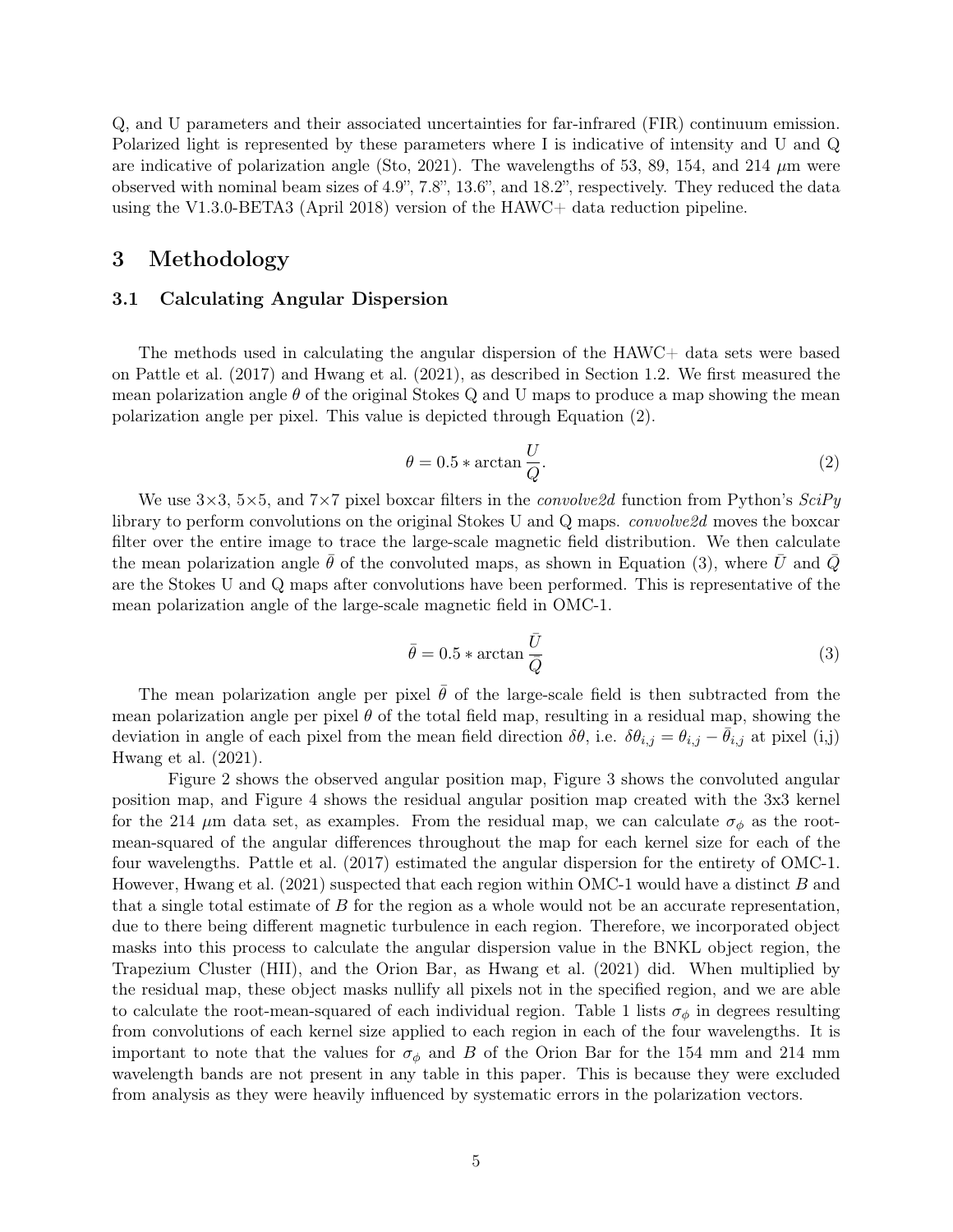

Figure 2: The observed angular position map produced by using Equation (2) on the Stokes U and Q maps. This is representative of the total polarization angle variations.



Figure 3: The convoluted angular position map produced using Equation (3) by applying convolutions with the 3x3 kernel size to the Stokes  $U$  and  $Q$  maps. This is representative of the large scale polarization angle variations.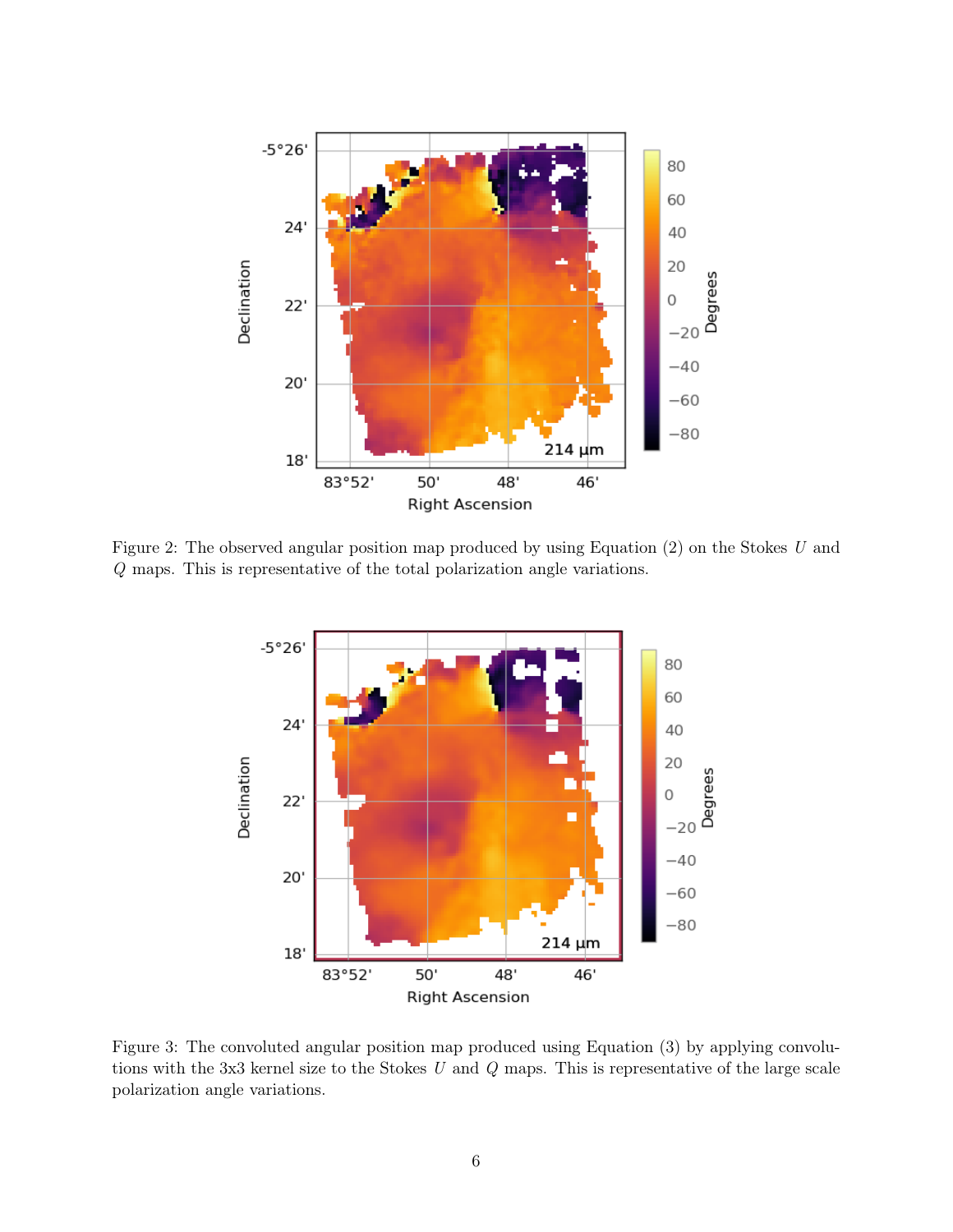

Figure 4: The resulting residual map by subtracting the convoluted map of Figure 3 from the observed map of Figure 2. This is representative of the small scale polarization angle variations.

| Region          | $53 \mu m$ | $89~\mu m$ | 154 $\mu$ m | $214 \mu m$ |
|-----------------|------------|------------|-------------|-------------|
| 3x3 Kernel Size |            |            |             |             |
| Bar             | 5.79       | 5.39       |             |             |
| <b>BNKL</b>     | 2.34       | 1.90       | 2.80        | 2.72        |
| <b>HII</b>      | 2.24       | 2.07       | 2.47        | 4.23        |
| 5x5 Kernel Size |            |            |             |             |
| Bar             | 9.28       | 8.63       |             |             |
| <b>BNKL</b>     | 3.63       | 2.96       | 4.82        | 3.75        |
| <b>HII</b>      | 3.28       | 3.38       | 4.19        | 5.16        |
| 7x7 Kernel Size |            |            |             |             |
| Bar             | 11.29      | 10.19      |             |             |
| <b>BNKL</b>     | 4.41       | 4.04       | 5.94        | 4.79        |
|                 | 3.89       | 4.09       | 5.57        | 5.89        |

Table 1: The values of  $\sigma_{\phi}$  (degrees) representing the polarization angle dispersions for each region in each data set are shown. They were calculated using each different kernel size.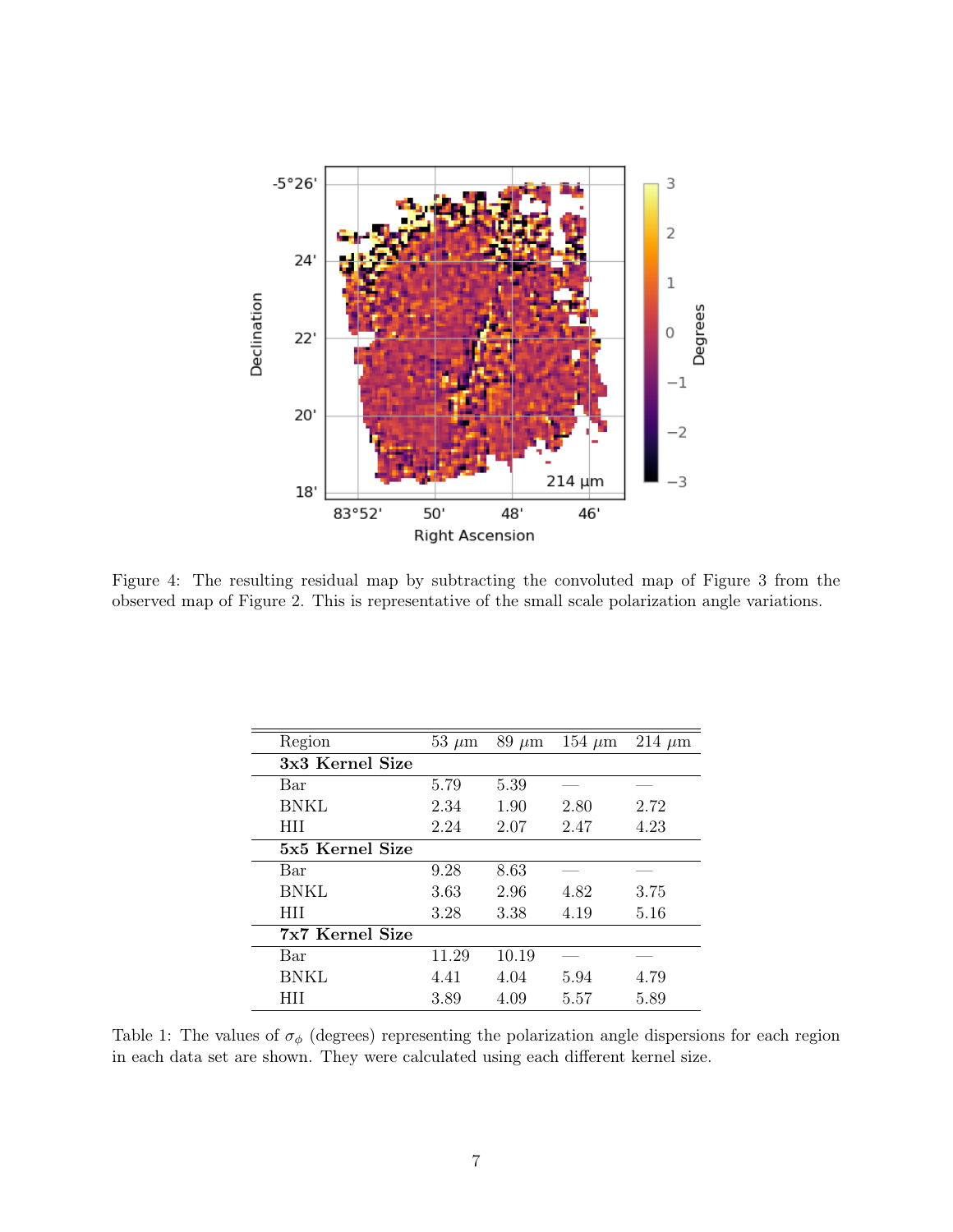| Region               | $53 \mu m$ | $89 \mu m$ | 154 $\mu$ m | $214 \mu m$ |
|----------------------|------------|------------|-------------|-------------|
| $ B_t^2 $<br>$B^2_0$ |            |            |             |             |
| Bar                  | 1.61       | 1.77       |             |             |
| BNKL                 | .370       | .430       | .370        | .420        |
| HII                  | .330       | .230       | .240        | .340        |
| $\sigma_{\phi}$      |            |            |             |             |
| Bar                  | 1.27       | 1.33       |             |             |
| <b>BNKL</b>          | .608       | .656       | .608        | .648        |
| HП                   | .574       | .480       | .490        | .583        |

Table 2:  $\frac{\langle B_t^2 \rangle}{\langle B_t^2 \rangle}$  $\frac{\Delta E_t}{\langle B_0^2 \rangle}$  and the converted  $\sigma_{\phi}$  from Chuss et al. (2019).

| Region          | $53 \mu m$ | $89 \mu m$ | 154 $\mu$ m | $214 \mu m$ |
|-----------------|------------|------------|-------------|-------------|
| 3x3 Kernel Size |            |            |             |             |
| Bar             | 128.05     | 120.78     |             |             |
| <b>BNKL</b>     | 117.43     | 97.17      | 128.59      | 122.97      |
| <b>HII</b>      | 118.27     | 124.60     | 133.68      | 151.56      |
| 5x5 Kernel Size |            |            |             |             |
| Bar             | 151.84     | 146.58     |             |             |
| <b>BNKL</b>     | 142.56     | 127.42     | 155.17      | 141.02      |
| <b>HII</b>      | 140.36     | 150.21     | 158.10      | 159.40      |
| 7x7 Kernel Size |            |            |             |             |
| Bar             | 159.55     | 153.84     |             |             |
| <b>BNKL</b>     | 151.49     | 144.14     | 162.86      | 152.36      |
| <b>HII</b>      | 148.60     | 157.99     | 167.67      | 163.97      |

Table 3: The percent difference between the  $\sigma_{\phi}$  values calculated through this analysis and from Chuss et al. (2019).

It is important to note that when Chuss et al. (2019) completed their analysis of angular dispersion, the dispersion function yielded this result in terms of a turbulent-to-ordered magnetic energy ratio. This ratio compares the turbulent magnetic field,  $B_t^2$ , to the ordered magnetic field,  $B_0^2$ . Equation (4) gives the relationship between the angular dispersion  $\sigma_{\phi}$  in degrees and the turbulentto-ordered magnetic energy ratio  $\frac{B_t^2}{B_0^2}$  (Chuss et al., 2019). Through this manner, it became possible to directly compare the results from this study to those from Chuss et al. (2019). Table 2 shows  $\langle B_t^2 \rangle$  $\frac{\sqrt{B_E^2}}{\sqrt{B_0^2}}$  from Chuss et al. (2019) and the corresponding  $\sigma_{\phi}$  values using the conversion in Equation (4). Table 3 shows the percent difference between  $\sigma_{\phi}$  calculated in this analysis and  $\sigma_{\phi}$  from Chuss et al. (2019).

$$
\sigma_{\phi}^2 = \frac{\langle B_t^2 \rangle}{\langle B_0^2 \rangle} \tag{4}
$$

#### 3.2 Calculating Magnetic Field Strengths

Once  $\sigma_{\phi}$  was calculated for each wavelength for each kernel size, then we could utilize the DCF method in order to calculate the magnetic field strength. Chuss et al. (2019) calculated a uniform  $\sigma_v$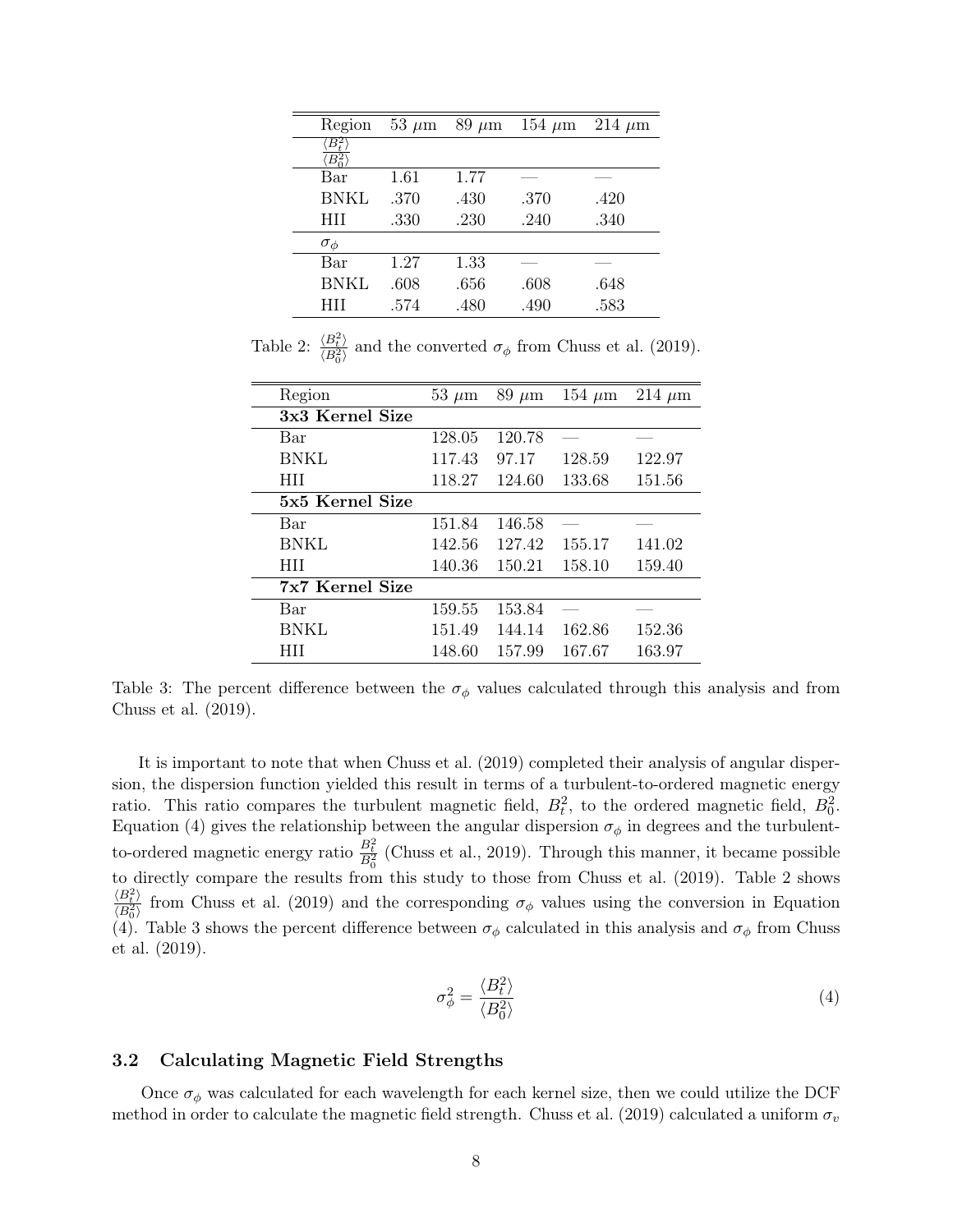| Region          | $53 \mu m$ | $89 \ \mu m$ | $154 \ \mu m$ | $214 \mu m$ |
|-----------------|------------|--------------|---------------|-------------|
| 3x3 Kernel Size |            |              |               |             |
| Bar             | 4189.99    | 4504.96      |               |             |
| <b>BNKL</b>     | 16560.8    | 20419.1      | 13835.1       | 14248.0     |
| <b>HII</b>      | 4238.05    | 4584.57      | 3842.63       | 2239.12     |
| 5x5 Kernel Size |            |              |               |             |
| Bar             | 2615.37    | 2811.64      |               |             |
| <b>BNKL</b>     | 10674.9    | 13081.3      | 8035.68       | 10331.8     |
| <b>HII</b>      | 2891.88    | 2806.15      | 2262.39       | 1835.79     |
| 7x7 Kernel Size |            |              |               |             |
| Bar             | 2149.16    | 2379.96      |               |             |
| <b>BNKL</b>     | 8786.60    | 9577.73      | 6516.63       | 8076.13     |
| HП              | 2433.67    | 2315.84      | 1699.96       | 1608.71     |

Table 4: B ( $\mu$ G) calculated from the DCF method using  $\sigma_{\phi}$  from this analysis, and  $\sigma_v$  and  $\rho$  from Chuss et al. (2019).

over the entire OMC-1 region as 1.85 km/s. To calculate  $\rho$ , they used the relationship in Equation (5), where  $N(H_2)$  is the average column density of molecular hydrogen (cm<sup>-2</sup>), L is the uniform cloud depth (cm) over the entire OMC-1 region,  $\mu$  is the mean molecular weight as determined by Sadavoy et al. (2013), and  $m_H$  is the atomic mass of hydrogen.

$$
\rho = \frac{N(H_2)}{L} \mu m_H \tag{5}
$$

The L utilized in this study is the same as calculated by Pattle et al. (2017),  $4.34 \times 10^{17}$  cm. The measured column density varied based on region. For the BNKL object, the HII region, and the Orion Bar, Chuss et al. (2019) measured the column densities to be  $(9.85 \pm 8.96) \times 10^{22}$  cm<sup>-2</sup>,  $(3.87 \pm 2.21) \times 10^{22}$  cm<sup>-2</sup>, and  $(5.90 \pm 3.24) \times 10^{21}$  cm<sup>-2</sup>, respectively. Table 4 shows the final results of the magnetic field strength values per region in each wavelength for each kernel size.

Something we must consider in this analysis is the signal integration in calculations of the turbulent-to-ordered magnetic energy ratio and  $B$ , as Houde et al. (2009) did in developing the DCF method. To do this, we must utilize the number of turbulent cells contained in the column of dust probed with our measurements,  $N$  (Houde et al., 2009).  $N$  shows what the effect of signal integration is through the thickness of the cloud and in the area covered by the telescope beam on the measured angular dispersion, and consequently the turbulent-to-ordered magnetic energy ratio (Houde et al., 2009). Upon Chuss et al. (2019)'s calculations of the turbulent-to-ordered magnetic ratio and B through the DCF method, N was already taken into account. However, the analysis of  $\sigma_{\phi}$  and B completed in this paper did not take into account N. To correct for this, we multiplied  $\sigma_{\phi}$  and B completed in this paper did not take into account N. To correct for this, we multiplied<br>the B values calculated by Chuss et al. (2019) by  $\sqrt{N}$ . See Section 3 of Houde et al. (2009) for the *B* values calculated by Chuss et al. (2019) by  $\sqrt{N}$ . See Section 3 or Houde et al. (2009) for a more detailed, mathematical discussion of the role of the  $\sqrt{N}$  component in the calculation of the turbulent-to-ordered magnetic energy ratio and  $B$ . Table 5 depicts the original  $B$  values from The turbulent-to-ordered magnetic energy ratio and B. Table 5 depicts the original B values from<br>Chuss et al. (2019), the N values from Chuss et al. (2019), as well as the product of B and  $\sqrt{N}$ , per region for each data set. Table 6 depicts the percent differences between B calculated from this study and the adjusted B calculated in Chuss et al. (2019).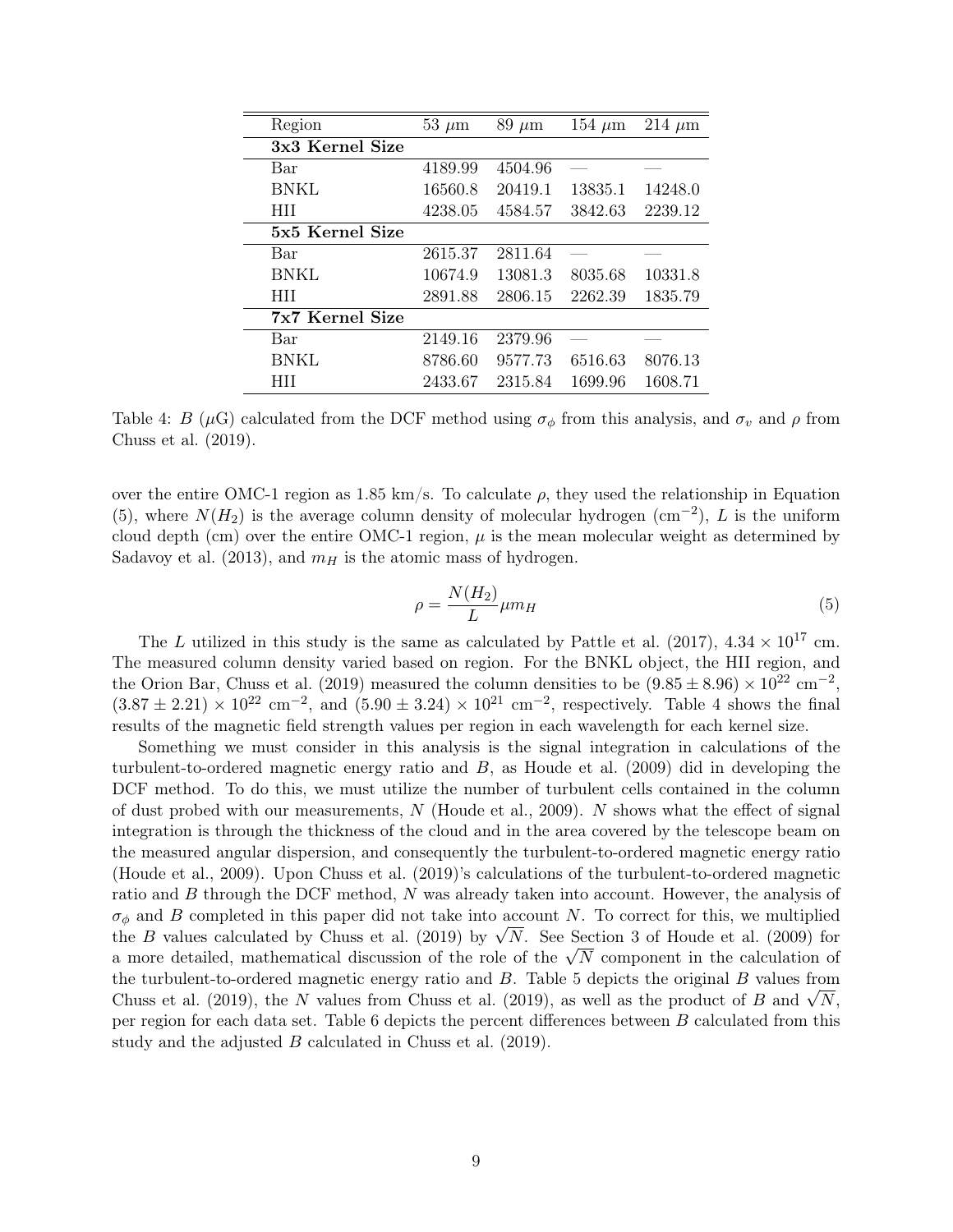|                                               | $53 \mu m$ | $89 \ \mu m$ | $154 \ \mu m$ | $214 \mu m$ |
|-----------------------------------------------|------------|--------------|---------------|-------------|
| Original B $(\mu G)$ from Chuss et al. (2019) |            |              |               |             |
| Bar                                           | 303        | 289          |               |             |
| <b>BNKL</b>                                   | 1002       | 931          | 1013          | 944         |
| HII                                           | 261        | 316          | 305           | 259         |
| N from Chuss et al. $(2019)$                  |            |              |               |             |
| Bar                                           | 8.50       | 8.44         |               |             |
| <b>BNKL</b>                                   | 6.67       | 8.42         | 5.02          | 4.02        |
| HII                                           | 24.59      | 9.79         | 19.32         | 30.23       |
| $\mathbf{B}(\mu\mathbf{G})\times\sqrt{N}$     |            |              |               |             |
| Bar                                           | 883.39     | 839.594      |               |             |
| <b>BNKL</b>                                   | 2587.8     | 2701.5       | 2269.67       | 1892.71     |
| <b>HII</b>                                    | 1294.12    | 988.372      | 1340.61       | 1424.03     |

Table 5: The top row consists of the original B values in  $\mu$ m that Chuss et al. (2019) calculated. The middle row consists of the N values which correct for the signal integration factor. The lower The middle row consists of the *N* values which correct for the signal integration row consists of the original *B* values from Chuss et al. (2019) multiplied by  $\sqrt{N}$ .

| Region          | $53 \mu m$ | $89 \mu m$ | 154 $\mu$ m | $214 \mu m$ |
|-----------------|------------|------------|-------------|-------------|
| 3x3 Kernel Size |            |            |             |             |
| Bar             | 130.35     | 137.16     |             |             |
| <b>BNKL</b>     | 145.94     | 153.26     | 143.63      | 153.09      |
| <b>HII</b>      | 106.43     | 129.06     | 96.54       | 44.50       |
| 5x5 Kernel Size |            |            |             |             |
| Bar             | 99.01      | 108.02     |             |             |
| <b>BNKL</b>     | 121.95     | 131.53     | 111.90      | 138.07      |
| <b>HII</b>      | 76.34      | 95.81      | 51.17       | 25.26       |
| 7x7 Kernel Size |            |            |             |             |
| Bar             | 83.48      | 95.69      |             |             |
| <b>BNKL</b>     | 109.00     | 112.00     | 96.67       | 124.05      |
| HП              | 61.14      | 80.35      | 23.64       | 12.18       |

Table 6: The percent difference between B  $(\mu G)$  calculated through this analysis and B  $(\mu G)$ calculated in Chuss et al. (2019), with the corrections described in Table 5.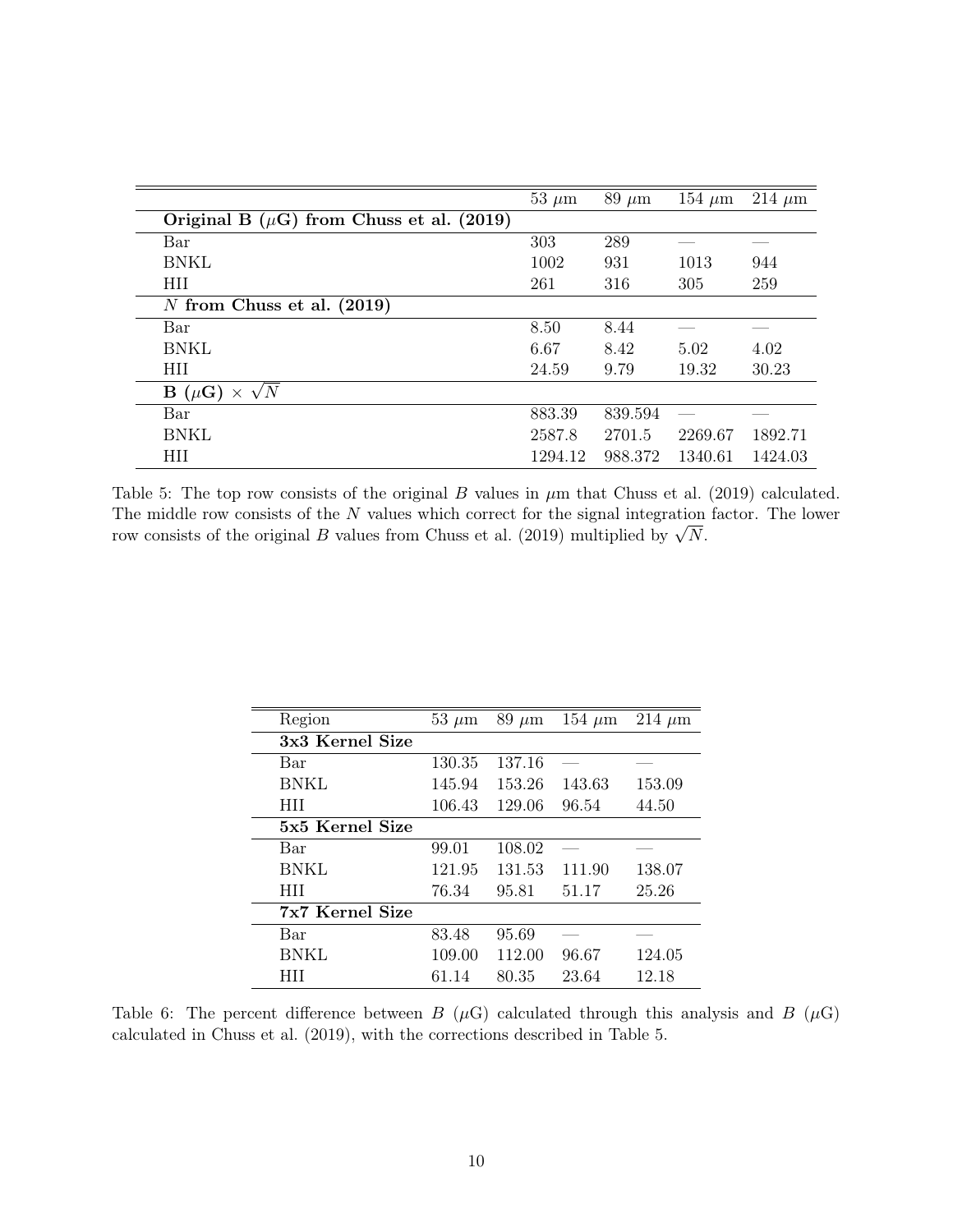## 4 Discussion

Upon calculating the percent differences between the angular dispersion and magnetic field strength results, it becomes apparent that there is a substantial difference between the results determined utilizing the 'unsharp masking' method and the dispersion function. This is indicative of the fact that the method used to calculate the angular dispersion component of the DCF method has an effect on the resulting magnetic field strength results. Therefore, this is likely a reason for why the B values from Chuss et al.  $(2019)$  and Hwang et al.  $(2021)$  vary by nearly an orderof-magnitude. B in both cases, however, is strong enough to affect the star formation process in OMC-1, so there must be a well-established method of how to calculate the angular dispersion in the DCF method.

#### 4.1 Future Work

The first steps for the future are to determine the correct kernel size. Because each angular dispersion value produced in this analysis is different from those in Chuss et al. (2019), for the purposes of this analysis, the conclusion formed did not require an immediate assessment of which kernel size yielded the most accurate results. Following this, we can complete another study to use the SCUBA-2 data from Hwang et al. (2021) in the dispersion function which Chuss et al. (2019) used in their angular dispersion calculation. We can then utilize the DCF method with the velocity dispersion and volume density values calculated by Hwang et al. (2021) to determine what the magnetic field strength would be, similarly to what was done in this analysis. This would allow for us to determine how significant of an effect the dispersion function has on the magnetic field strength values calculated using the SCUBA-2 data, as opposed to the 'unsharp masking' technique. In order to determine which method produces more accurate results, we can create magneto-hydrodynamic simulations to calculate the magnetic field using the DCF method and other star formation analyses. We can compare the results from these simulations with what was done in this study and what will be done in subsequent ones to determine the drawbacks of each method. Additionally, it is clear from this study that the methods used to calculate angular dispersion contribute to the difference in magnetic field strength results, but we must also assess whether or not the methods used to calculate velocity dispersion and volume density components have a substantial impact. Once we know more regarding the impact that each variable in the DCF equation has on the resulting magnetic field strength, then we will be able to draw more thorough conclusions about where the discrepancies lie which cause the results from Chuss et al. (2019) and Hwang et al. (2021) to vary to the degree that they do.

## 5 Conclusions

The purpose of completing this analysis was to figure out if the means by which Hwang et al. (2021) and Chuss et al. (2019) calculated the angular dispersion  $\sigma_{\phi}$  made a contribution to the roughly order-of-magnitude difference between their  $B$  results for the OMC-1 region. This was completed through reproducing the 'unsharp masking' technique, which Hwang et al. (2021) utilized as their  $\sigma_{\phi}$  calculation method, on the HAWC+ data obtained by Chuss et al. (2019). This  $\sigma_{\phi}$ result was used in the DCF method with the corresponding velocity dispersion and volume density calculations from Chuss et al. (2019). By keeping the data, velocity dispersion, and volume density factors the same but only changing the  $\sigma_{\phi}$  calculation method, we were able to gauge how big of an effect this method had on the resulting  $B$  values.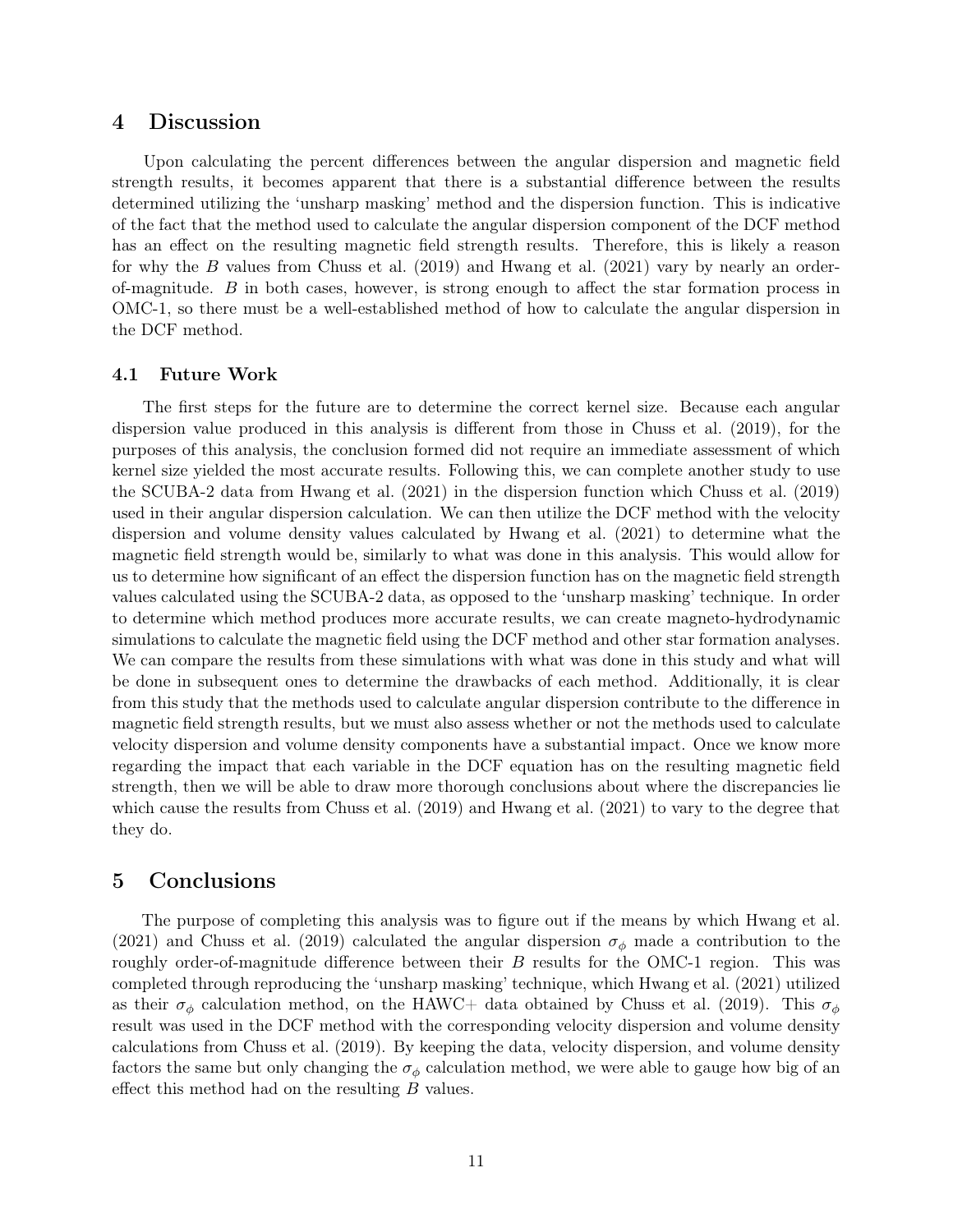The 'unsharp masking' method developed by Pattle et al. (2017) first involved forming the mean polarization angle map from the original Stokes Q and U maps, which showed the total position angle distribution over OMC-1. Then, we performed convolutions on the original Stokes Q and U maps by moving a small boxcar kernel of sizes  $3\times3$ ,  $5\times5$ , and  $7\times7$  centered at each pixel over the entirety of the maps. The mean polarization angle of the convoluted Stokes Q and U maps was then calculated for each pixel and a map was created depicting the position angles of the smoothed, large-scale magnetic field component. In order to gauge the position angles of the turbulent, small scale component, the mean polarization angle map of the large-scale component was subtracted from the total mean polarization angle map. Object masks were applied to this residual map to separate the regions of the BNKL object, HII region, and the Orion Bar. To determine what  $\sigma_{\phi}$  was, we took the root-mean-squared of the residual map. This process was completed using each of the kernel sizes for each of the four wavelengths in which the data was obtained. Following this, using the velocity dispersion and volume density values obtained by Chuss et al. (2019), we calculated the magnetic field strength values.

To compare  $\sigma_{\phi}$  values from this study to those from Chuss et al. (2019), we converted the turbulent-to-ordered magnetic energy ratio, which was provided in the literature, to  $\sigma_{\phi}$ . We calculated the percent differences between the  $\sigma_{\phi}$  values calculated in this study and those from Chuss et al. (2019). To compare magnetic field strength values, we adjusted those which were calculated by Chuss et al. (2019) by correcting for the signal integration factor, as described in Houde et al. (2009). We calculated the percent differences between the magnetic field strength values calculated in this study and those from Chuss et al. (2019) corrected for signal integration. These results allowed us to conclude that the methodologies used by Chuss et al. (2019) and Hwang et al. (2021) to calculate the angular dispersion of the magnetic field in OMC-1 did in fact play a substantial role in accounting for the roughly order-of-magnitude difference in magnetic field calculations between the two groups. The main components of future work involve extending this analysis by creating magneto-hydrodynamic simulations, incorporating the SCUBA-2 data in the dispersion function method to once again calculate the magnetic field strength, and analyzing the methods of the velocity dispersion and volume density calculations in each study. By doing this, we will be able to draw more precise conclusions about the accuracy of each angular dispersion calculation method, and work towards determining the primary reason for why the two published magnetic field strength values are different.

## 6 Acknowledgements

The author of this paper would like to acknowledge Jordan Guerra and David Chuss of the Villanova University Physics Department for acting as mentors throughout the duration of this research project. The author would also like to thank Joseph Michail and Catherine Petretti for help with the code. Finally, the author would like to acknowledge the professor of the class, Andrej Prsa, for teaching about the process, from beginning to end, of completing a research project in academia.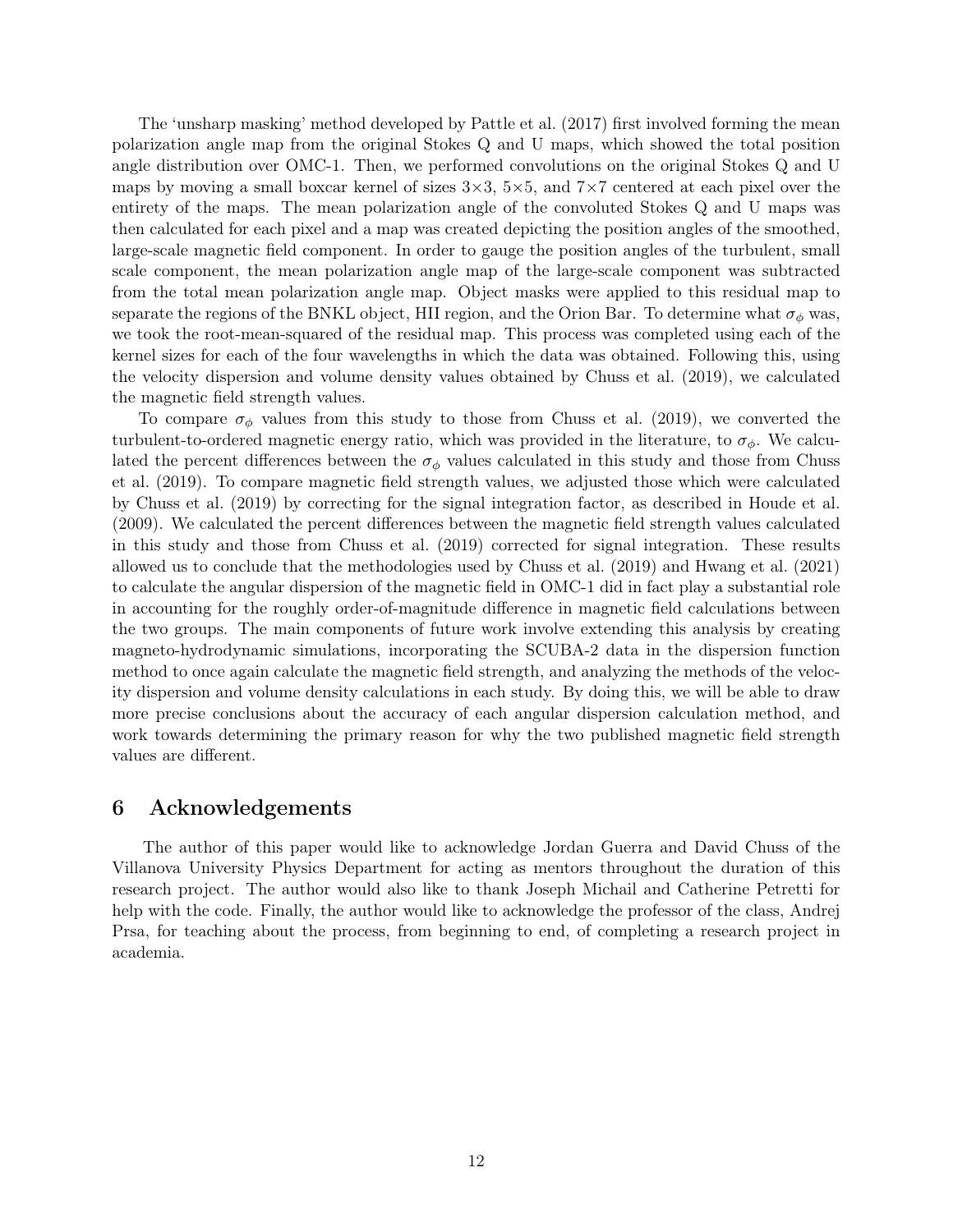# References

2021, Polarized Light and the Stokes Parameters, University of Victoria

Becklin, E. E., & Neugebauer, G. 1967, Apj, 147, 799

- Chandrasekhar, S., & Fermi, E. 1953, apj, 118, 113. https://ui.adsabs.harvard.edu/abs/ 1953ApJ...118..113C
- Chuss, D. T., Andersson, B. G., Bally, J., et al. 2019, Apj, 872, 187. https://arxiv.org/abs/1810.08233https://arxiv.org/abs/1810.08233
- Friberg, P., Bastien, P., Berry, D., et al. 2016, in Millimeter, Submillimeter, and Far-Infrared Detectors and Instrumentation for Astronomy VIII, ed. W. S. Holland & J. Zmuidzinas, Vol. 9914, International Society for Optics and Photonics (SPIE), 1 – 9, doi: http://doi.org/10.1117/12.223194310.1117/12.2231943
- Friesen, R. K., Pineda, J. E., co-PIs, et al. 2017, Apj, 843, 63. https://arxiv.org/abs/1704.06318https://arxiv.org/abs/1704.06318
- Guerra, J. A., Chuss, D. T., Dowell, C. D., et al. 2021, The Astrophysical Journal, 908, 98. http: //dx.doi.org/10.3847/1538-4357/abd6f0
- Harper, D. A., Runyan, M. C., Dowell, C. D., et al. 2018, Journal of Astronomical Instrumentation, 07, 1840008, doi: http://doi.org/10.1142/S225117171840008110.1142/S2251171718400081
- Heitsch, F. 2005, in Astronomical Society of the Pacific Conference Series, Vol. 343, Astronomical Polarimetry: Current Status and Future Directions, ed. A. Adamson, C. Aspin, C. Davis, & T. Fujiyoshi, 166
- Hildebrand, R. H., Kirby, L., Dotson, J. L., Houde, M., & Vaillancourt, J. E. 2009, The Astrophysical Journal, 696, 567–573. http://dx.doi.org/10.1088/0004-637X/696/1/567
- Houde, M., Dowell, C. D., Hildebrand, R. H., et al. 2004, The Astrophysical Journal, 604, 717
- Houde, M., Vaillancourt, J. E., Hildebrand, R. H., Chitsazzadeh, S., & Kirby, L. 2009, Apj, 706, 1504. https://arxiv.org/abs/0909.5227https://arxiv.org/abs/0909.5227
- Hwang, J., Kim, J., Pattle, K., et al. 2021, The Astrophysical Journal, 913, 85. http://dx.doi. org/10.3847/1538-4357/abf3c4
- Kleinmann, D. E., & Low, F. J. 1967, Apj, 149, L1
- Kounkel, M., Hartmann, L., Loinard, L., et al. 2017, The Astrophysical Journal, 834, 142. https: //doi.org/10.3847/1538-4357/834/2/142
- Lazarian, A., & Hoang, T. 2007, Monthly Notices of the Royal Astronomical Society, 378, 910
- Pattle, K., Ward-Thompson, D., Berry, D., et al. 2017, The Astrophysical Journal, 846, 122. http: //dx.doi.org/10.3847/1538-4357/aa80e5
- Sadavoy, S. I., Francesco, J. D., Johnstone, D., et al. 2013, The Astrophysical Journal, 767, 126, doi: http://doi.org/10.1088/0004-637x/767/2/12610.1088/0004-637x/767/2/126